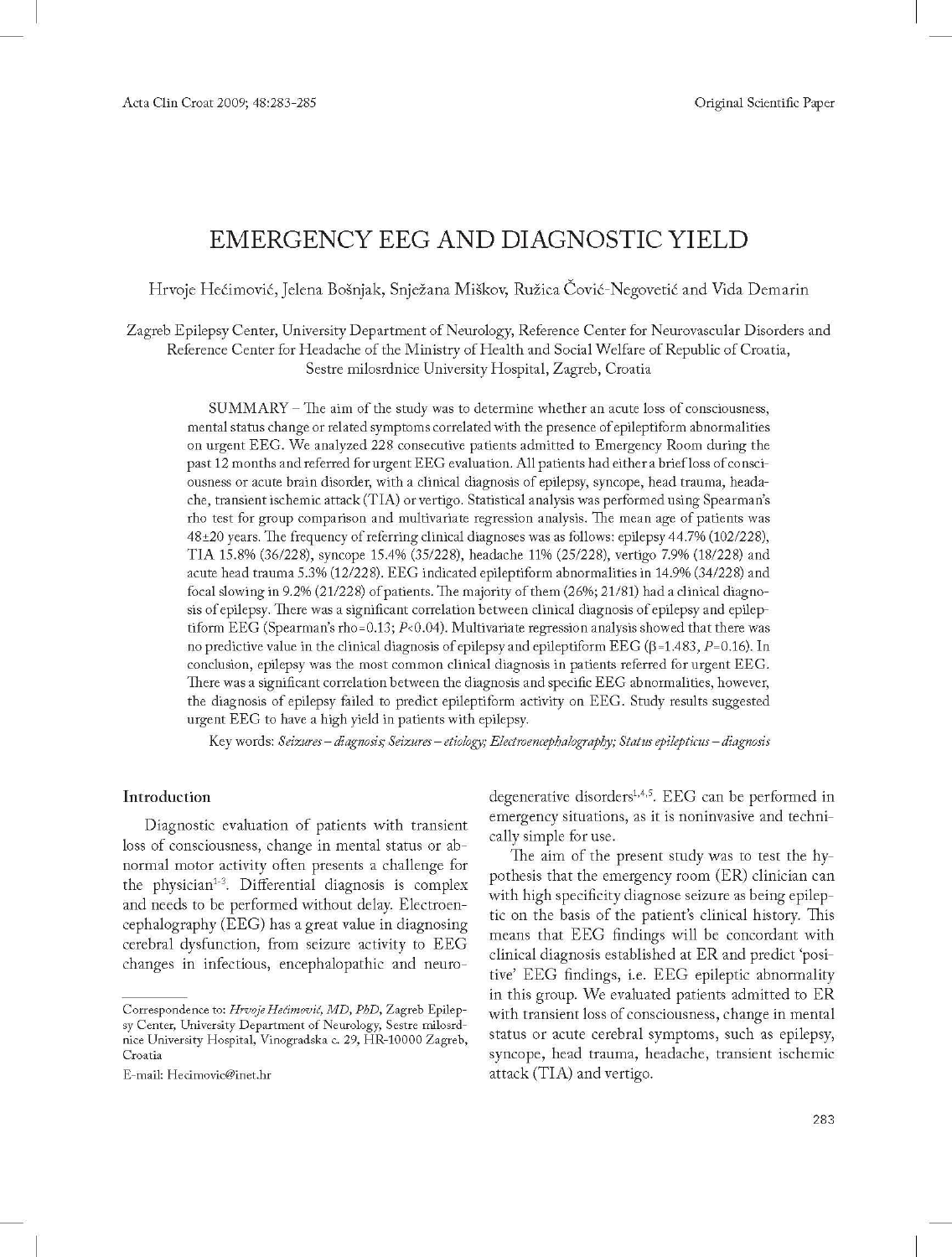# Multivariate Regression Analysis

| Clinical<br>diagnosis | R     | P<   |
|-----------------------|-------|------|
| Epilepsy              | 1.483 | 0.16 |
| <b>TIA</b>            | 0.435 | 0.71 |
| Trauma                | 0.435 | 0.76 |
| Headache              | 1.175 | 0.31 |
| Syncope               | 0.786 | 0.48 |
| Vertigo               | 0     |      |

*Fig.* 1. *Regression analysis* cf*clinical diagnosis andEEG abnormalities.*

# Patients and Methods

In this study, we analyzed 228 consecutive patients admitted to ER during a 12-month period, whose attending neurologist requested EEG. Patients were divided into groups according to their initial clinical diagnosis. The common findings recorded in all study patients were transient loss of consciousness or acute cerebral symptom such as headache, TIA, vertigo or head trauma.

The patients' clinical data were stored in the Neuronet digital database at our Department of Neurology. Statistical analysis was done using non-parametric method because of the sample distribution. We used Spearman's rho for group comparison and multivariate regression analysis.

#### Results

The mean age of patients was 48±20 years. The initial clinical diagnoses were as follows: 44.7% (102 of



-- -- *Fig.* 2. *Incidence* cf*clinical diagnoses indicating urgent* EEG.

228) epilepsy, 15.8% (36/228) TIA, 15.4% (35/228) syncope, 11% (25/228) headache, 7.9% (18/228) vertigo, and 5.3% (12/228) acute head trauma. Epileptiform discharges were recorded on EEG in 14.9% (34/228) and focal slowing in 9.2% (21/228) of them. The majority of patients with EEG abnormalities had the initial diagnosis of epilepsy (26%; 21/81). There was a significant correlation between the initial clinical diagnosis of epileptic event and EEG epileptiform abnormality (Spearman rho=0.13;  $P<sub>0.04</sub>$ ). However, multivariate regression analysis for multiple clinical variables and EEG abnormalities was not significant  $(\beta=1.483; P=0.16).$ 

# Discussion

We retrospectively analyzed consecutive patients admitted to ER during a 12-month period, whose clinical diagnosis suggested transient loss of consciousness, mental status change or acute cerebral symptoms. Epileptic seizure was the most common referral diagnosis in patients submitted to urgent EEG.

As the most important question, urgent EEG attempts to identify whether the patient's altered mental status is due to an epileptic event'. The aim of the study was also to find helpful predictive variables when ordering this examination. There are no large studies evaluating the utilization of EEG. Earlier studies found almost a 25% likelihood for some EEG abnormalities to be observed if the patient had sustained a stroke<sup>4-7</sup>. If the patient had arrest or recently witnessed seizures, EEG abnormalities are more than two times as likely to be recorded<sup>2,7-9</sup>.

We found a significant correlation between the initial diagnosis of epileptic event and specific EEG abnormalities. Multivariate regression analysis did not indicate the initial clinical diagnosis to predict epileptiform EEG abnormality.

In conclusion, our results showed EEG as part of the ER diagnostics to be highly specificin patients with transient loss of consciousness or mental status change.

# References

- 1. VARELAS PN, MIRSKI MA. Seizures in the adult intensive care unit. J Neurosurg Anesthesiol 2001;13:163-75,
- 2. TOWNE AR, WATERHOUSE EJ, BOGGS JG, et al. Prevalence of nonconvulsive status epilepticus in comatose patients, Neurology 2000;54:340-5,